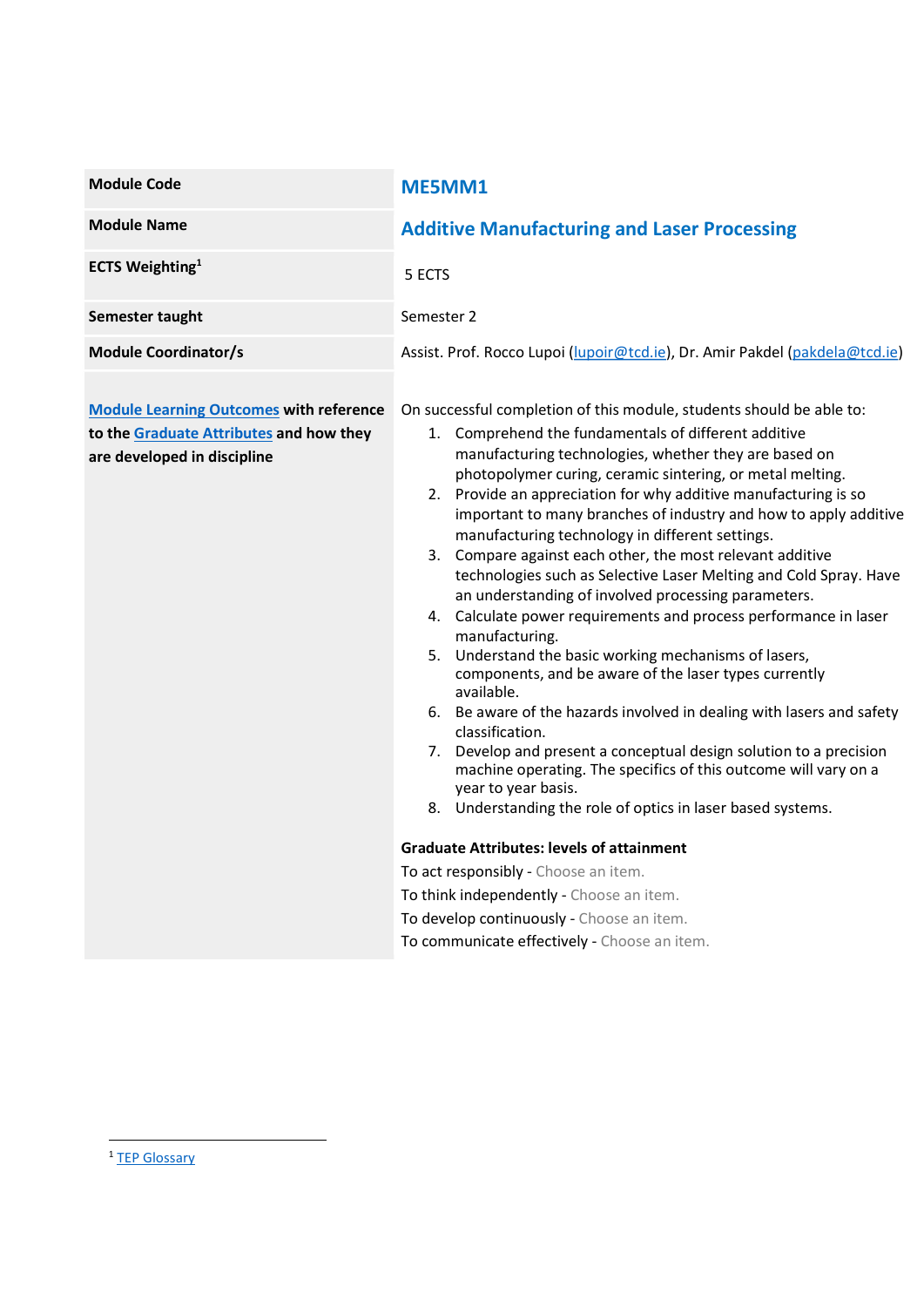| Lasers and basic principles. Cavity design for CO <sub>2</sub> lasers.<br>$\bullet$<br>Laser cutting, drilling, and welding<br>Laser surface treatments. Laser micro-manufacturing.<br>$\bullet$<br>Micro-turning, micro-milling and micro-grinding - principles and<br>$\bullet$<br>operations<br>Metal, polymer, and ceramic additive manufacturing<br>• Printing processes<br>Direct write technologies (meso, micro, nano)<br>$\bullet$<br><b>Module Description</b><br>In high value added manufacturing industry, engineers are required to<br>understand how mechanical systems and materials behave at length<br>scales of microns and nanometres. The objective of this module is to<br>develop the student's skills and knowledge in precision engineering, micro<br>and nano-engineering. The module will consider selected topics in<br>precision, micro and nanomanufacturing, ranging from enabling<br>technologies and processes to applications. The module is research-lead,<br>hence the content can vary on a year to year basis. Currently, most of the<br>module is around LASER based manufacturing, LASER-Additive<br>Manufacturing (3D printing) with metallic materials, and 3D printing of<br>polymeric and ceramic materials.<br>The module will require an active participation of the students. |
|------------------------------------------------------------------------------------------------------------------------------------------------------------------------------------------------------------------------------------------------------------------------------------------------------------------------------------------------------------------------------------------------------------------------------------------------------------------------------------------------------------------------------------------------------------------------------------------------------------------------------------------------------------------------------------------------------------------------------------------------------------------------------------------------------------------------------------------------------------------------------------------------------------------------------------------------------------------------------------------------------------------------------------------------------------------------------------------------------------------------------------------------------------------------------------------------------------------------------------------------------------------------------------------------------------------------------|
| This module is typically a small group environment with approximately 30<br>or less people participating. Hence the class forms the basis for discussion<br>on topics, as well as more formal podium style lectures. Examples related<br>in the class are often based on topical issues. Visiting lectures range from<br>industry to visiting researchers.                                                                                                                                                                                                                                                                                                                                                                                                                                                                                                                                                                                                                                                                                                                                                                                                                                                                                                                                                                   |
|                                                                                                                                                                                                                                                                                                                                                                                                                                                                                                                                                                                                                                                                                                                                                                                                                                                                                                                                                                                                                                                                                                                                                                                                                                                                                                                              |

## COVID-19 contingency statement for Module Descriptors

While the intention is to deliver all lectures and tutorials face-to-face in a classroom, there is uncertainty due to the Covid-19 situation and part or all of the module delivery may need to change to an online delivery if required by government restrictions. In the case of a possible new lockdown scenario during teaching term:

- All lectures and tutorials will be delivered online using Blackboard Collaborate Ultra. These sessions will be recorded and available for viewing via Blackboard at a later time.
- The mid-term class test and the end of semester exam will be online.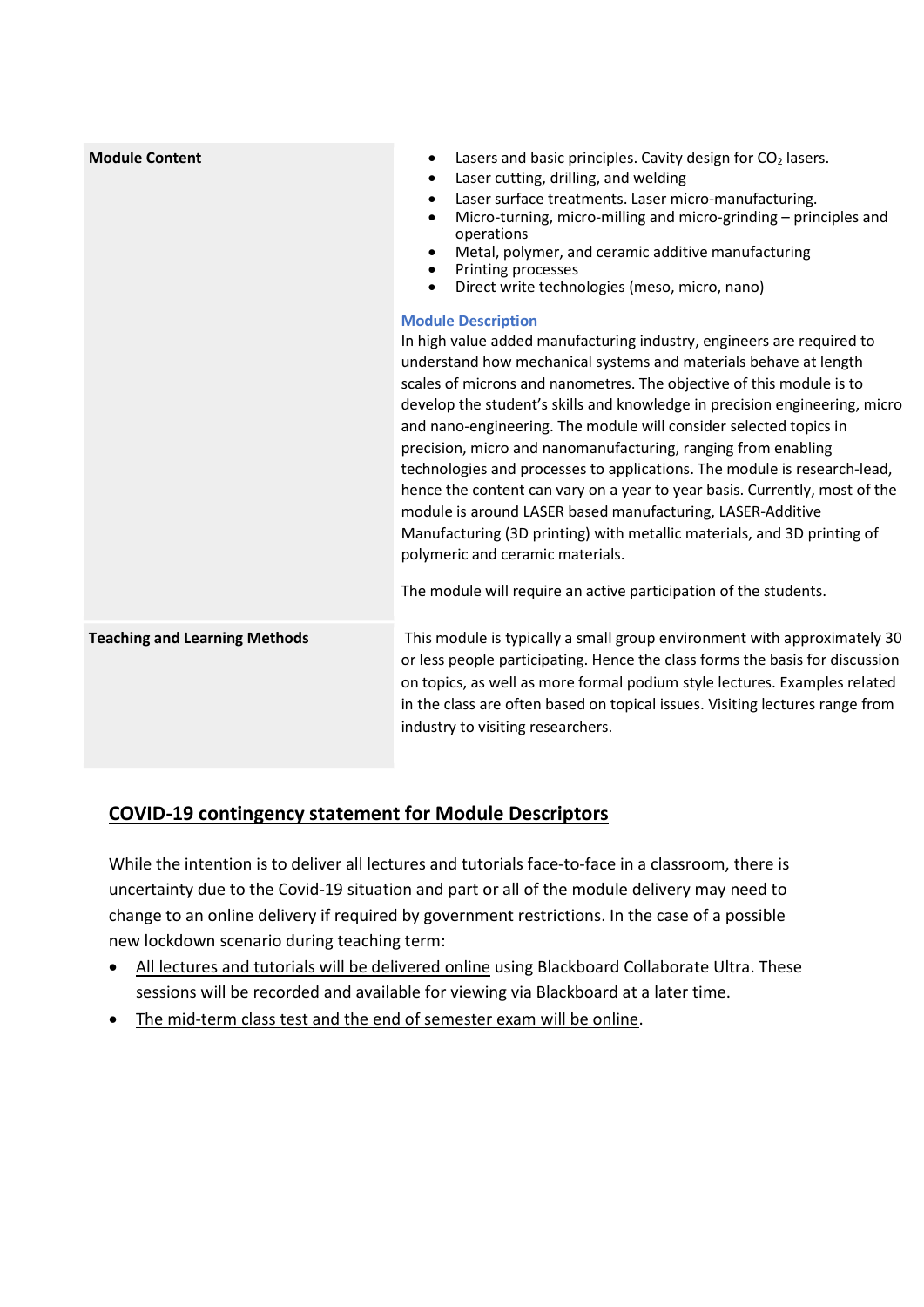| <b>Assessment Details<sup>2</sup></b><br>Please include the following:                                                                                                                 | Assessment<br>Component | <b>Assessment Description</b> | LO<br>Addressed | % of<br>total | Week<br>due |
|----------------------------------------------------------------------------------------------------------------------------------------------------------------------------------------|-------------------------|-------------------------------|-----------------|---------------|-------------|
| <b>Assessment Component</b><br>$\bullet$<br><b>Assessment description</b><br>$\bullet$<br>Learning Outcome(s) addressed<br>$\bullet$<br>% of total<br>$\bullet$<br>Assessment due date | C <sub>40</sub> -01     | Exam                          |                 | 100%          |             |
|                                                                                                                                                                                        |                         |                               |                 |               |             |
|                                                                                                                                                                                        |                         |                               |                 |               |             |

## Reassessment Requirements

| <b>Contact Hours and Indicative Student</b><br>Workload <sup>2</sup>                                         | <b>Contact hours: 44 Hours</b>                                                               |
|--------------------------------------------------------------------------------------------------------------|----------------------------------------------------------------------------------------------|
|                                                                                                              | Independent Study (preparation for course and review of<br>materials):                       |
|                                                                                                              | Independent Study (preparation for assessment, incl. completion<br>of assessment):           |
| <b>Recommended Reading List</b>                                                                              | Kalpakjian & Schmid, 2006, Manufacturing Engineering &<br>Technology, Pearson pub.           |
|                                                                                                              | Dornfeld & Lee, 2007, Precision Manufacturing, Springer pub.                                 |
|                                                                                                              | W. Steen, Laser Material Processing.                                                         |
|                                                                                                              | I. Gibson I D. W. Rosen I B. Stucker, 2010, Additive Manufacturing<br>Technologies, Springer |
|                                                                                                              | Journal papers recommended in class.                                                         |
| <b>Module Pre-requisite</b>                                                                                  |                                                                                              |
| <b>Module Co-requisite</b>                                                                                   |                                                                                              |
| <b>Module Website</b>                                                                                        |                                                                                              |
| Are other Schools/Departments<br>involved in the delivery of this module?<br>If yes, please provide details. |                                                                                              |
| <b>Module Approval Date</b>                                                                                  | 16/07/2019                                                                                   |
| <b>Approved by</b>                                                                                           | Nicole Byrne                                                                                 |

<sup>&</sup>lt;sup>2</sup> TEP Guidelines on Workload and Assessment